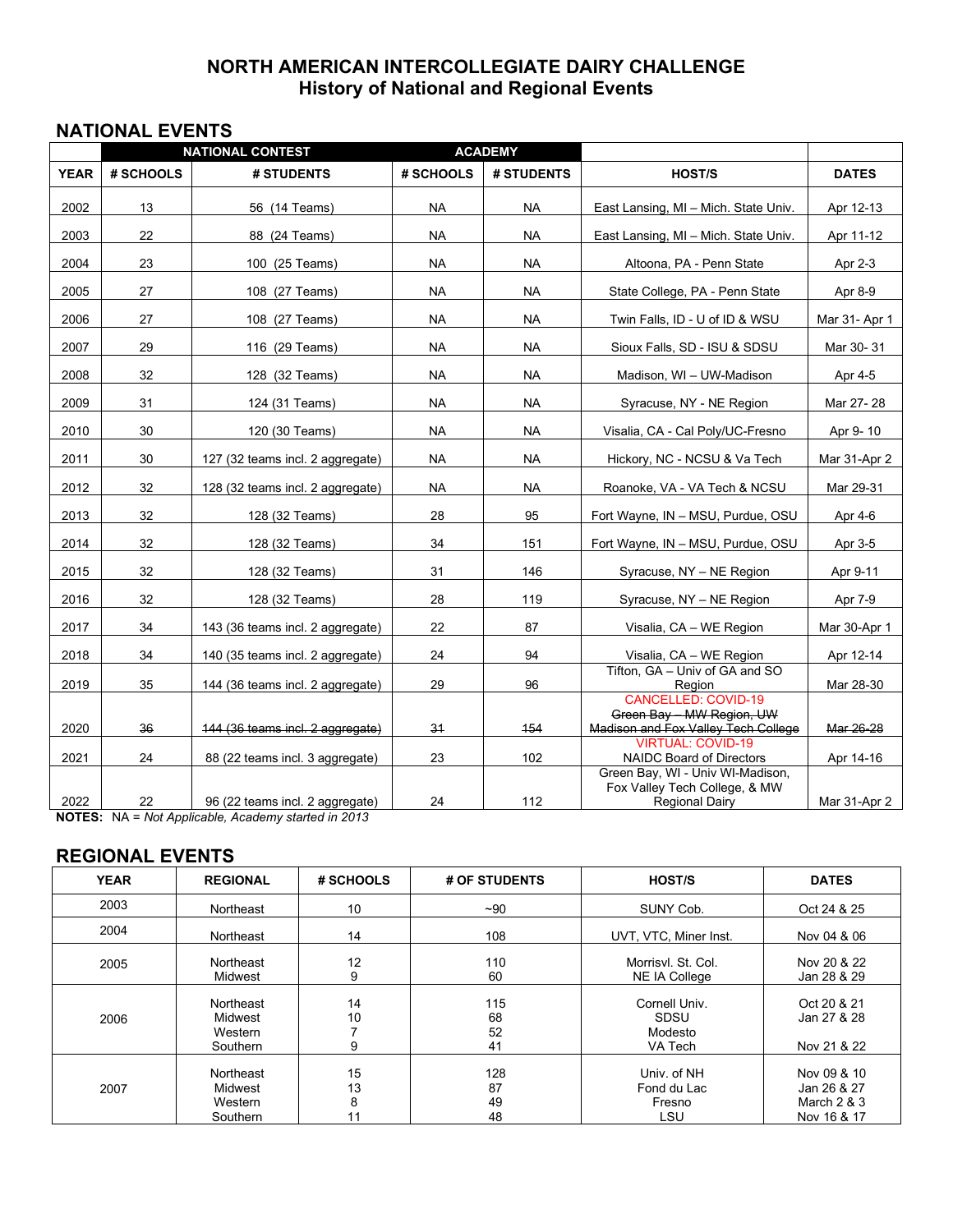| 2008 | Northeast                                             | 12                                                                          | 110                         | Penn State U.                                                                                                                   | Oct 31 & Nov 01                                      |
|------|-------------------------------------------------------|-----------------------------------------------------------------------------|-----------------------------|---------------------------------------------------------------------------------------------------------------------------------|------------------------------------------------------|
|      | Midwest                                               | 13                                                                          | 104                         | Purdue                                                                                                                          | Feb 1 & 2                                            |
|      | Western                                               | 8                                                                           | 53                          | Visalia                                                                                                                         | Feb 29 & Mar 01                                      |
|      | Southern                                              | 12                                                                          | 54                          | NC State Univ.                                                                                                                  | Nov 21 & 22                                          |
| 2009 | Northeast                                             | 13                                                                          | 120                         | <b>SUNY Cobleskill</b>                                                                                                          | Nov 6 & 7                                            |
|      | Midwest                                               | 15                                                                          | 69                          | U of MN                                                                                                                         | Jan 30 & 31                                          |
|      | Western                                               | 6                                                                           | 42                          | Visalia, CA                                                                                                                     | Feb 27 & 28                                          |
|      | Southern                                              | 16                                                                          | 76                          | <b>UKY</b>                                                                                                                      | Nov 20 & 21                                          |
| 2010 | Northeast                                             | 14                                                                          | 114                         | Batavia, NY                                                                                                                     | Oct 29 & 30                                          |
|      | Midwest                                               | 15                                                                          | 65                          | Ohio State Univ.                                                                                                                | Feb 12 & 13                                          |
|      | Western                                               | 5                                                                           | 43                          | Univ. of Idaho                                                                                                                  | Mar 5 & 6                                            |
|      | Southern                                              | 15                                                                          | 71                          | Tupelo, MS                                                                                                                      | Nov 19 & 20                                          |
| 2011 | Northeast                                             | 14                                                                          | 111                         | Watertown, NY                                                                                                                   | Oct 27-29                                            |
|      | Midwest                                               | 16                                                                          | 68                          | <b>UW-River Falls</b>                                                                                                           | Feb 9-11                                             |
|      | Western                                               | 6                                                                           | 55                          | Fresno, CA                                                                                                                      | Mar 3-5                                              |
|      | Southern                                              | 11                                                                          | 50                          | U of Florida                                                                                                                    | Nov 17-19                                            |
| 2012 | Northeast                                             | 11                                                                          | 105                         | Waterville, ME                                                                                                                  | <b>Nov 1-3</b>                                       |
|      | Midwest                                               | 19                                                                          | 79                          | Kansas State                                                                                                                    | Feb 1-3                                              |
|      | Western                                               | $\overline{7}$                                                              | 56                          | Visalia, CA                                                                                                                     | Mar 1-3                                              |
|      | Southern                                              | 14                                                                          | 62                          | Clemson                                                                                                                         | Nov 15-17                                            |
| 2013 | Northeast                                             | 14                                                                          | 119                         | Plattsburgh, NY                                                                                                                 | Oct 31-Nov 2                                         |
|      | Midwest                                               | 19                                                                          | 80                          | Lakeshore Tech College                                                                                                          | Feb 6-8                                              |
|      | Western                                               | 8                                                                           | 62                          | <b>Washington State</b>                                                                                                         | Feb 28-Mar 2                                         |
|      | Southern                                              | 11                                                                          | 51                          | Louisiana State                                                                                                                 | Nov. 17-19                                           |
| 2014 | Northeast                                             | $\overline{13}$                                                             | 116                         | Harrisburg, PA                                                                                                                  | Nov 13-15                                            |
|      | Midwest                                               | 13                                                                          | 58                          | Fox Valley Tech College                                                                                                         | Feb 5-7                                              |
|      | Western                                               | 10                                                                          | 67                          | College of Sequoias                                                                                                             | Feb 27-Mar 1                                         |
|      | Southern                                              | 15                                                                          | 63                          | North Carolina State                                                                                                            | Nov 16-18                                            |
| 2015 | Northeast                                             | 12                                                                          | 109                         | Penn State University                                                                                                           | Oct 22-24                                            |
|      | Midwest                                               | 20                                                                          | 79                          | Dordt College                                                                                                                   | Feb 17-19                                            |
|      | Western                                               | 10                                                                          | 86                          | College of Sequoias                                                                                                             | Feb 26-28                                            |
|      | Southern                                              | 12                                                                          | 51                          | Abingdon, VA                                                                                                                    | Nov 15-17                                            |
| 2016 | Northeast                                             | 13                                                                          | 120                         | Glens Falls, NY                                                                                                                 | Nov 3-5                                              |
|      | Midwest                                               | 17                                                                          | 75                          | Univ of WI Platteville                                                                                                          | Feb 17-19                                            |
|      | Western                                               | 8                                                                           | 54                          | College of Sequoias                                                                                                             | Feb 25-27                                            |
|      | Southern                                              | 10                                                                          | 50                          | Cordele, GA                                                                                                                     | Nov 13-15                                            |
| 2017 | Northeast                                             | 14                                                                          | 119                         | Auburn, NY                                                                                                                      | Oct 26-28                                            |
|      | Midwest                                               | 18                                                                          | 112                         | Univ of WI Madison                                                                                                              | Feb 8-10                                             |
|      | Western                                               | 5                                                                           | 49                          | Univ of Idaho                                                                                                                   | Feb 23-25                                            |
|      | Southern                                              | 16                                                                          | 78                          | Univ of Florida                                                                                                                 | Nov 12-14                                            |
| 2018 | Northeast                                             | 13                                                                          | 117                         | Univ of New Hampshire                                                                                                           | Nov 8-10                                             |
|      | Midwest                                               | 19                                                                          | 110                         | Univ of WI Madison                                                                                                              | Feb 7-9                                              |
|      | Western                                               | $\overline{7}$                                                              | 50                          | Univ of Idaho                                                                                                                   | Mar 1-3                                              |
|      | Southern                                              | 13                                                                          | 68                          | Univ of Tennessee                                                                                                               | Nov 11-13                                            |
| 2019 | Northeast                                             | 13                                                                          | 98                          | Alfred State Univ                                                                                                               | Oct 17-19                                            |
|      | Midwest                                               | 19                                                                          | 107                         | Univ of Illinois                                                                                                                | Feb 13-15                                            |
|      | Western                                               | 7                                                                           | 52                          | Utah State Univ                                                                                                                 | Feb 21-23                                            |
|      | Southern                                              | 12                                                                          | 62                          | Univ of Kentucky                                                                                                                | Nov 21-23                                            |
|      | DC Vet                                                | 9                                                                           | 36                          | The Ohio State University                                                                                                       | April 4-5                                            |
| 2020 | Northeast<br>Midwest<br>Western<br>Southern<br>DC Vet | $\overline{12}$<br>18<br>9<br>13<br><b>CANCELLED</b><br>COVID <sub>19</sub> | 86<br>112<br>67<br>55<br>-- | <b>VIRTUAL: Univ of Maine</b><br>Univ of Wisc-River Falls<br>Modesto Junior College<br><b>VIRTUAL: University of</b><br>Florida | Oct 29-30<br>Feb 12-14<br>Feb 20-22<br>Sep 22-Oct 22 |
| 2021 | Northeast<br>Midwest                                  | 9<br>18                                                                     | 66<br>112                   | NE Regional Planning Comm<br>VIRTUAL: Michigan State<br>Univ, Purdue Univ and Ohio<br>State Univ                                | Oct 14-16<br>Feb 16-Mar 2                            |
|      | Western<br>Southern<br>DC Vet                         | 9<br>5<br><b>CANCELLED</b><br>COVID19                                       | 67<br>28<br>--              | <b>VIRTUAL: Fresno State Univ</b><br><b>Tarleton State University</b><br>The Ohio State University                              | Mar 3-5<br>Nov 14-16<br>April 4-5                    |
| 2022 | Northeast<br>Midwest<br>Western<br>Southern<br>DC Vet | 14<br>4<br>--                                                               | --<br>106<br>39<br>--       | Michigan State Univ, Purdue<br>Univ and Ohio State Univ<br>Fresno State Univ<br>The Ohio State University                       | Feb 16-28<br>Feb 24-26<br>Apr 6-8                    |